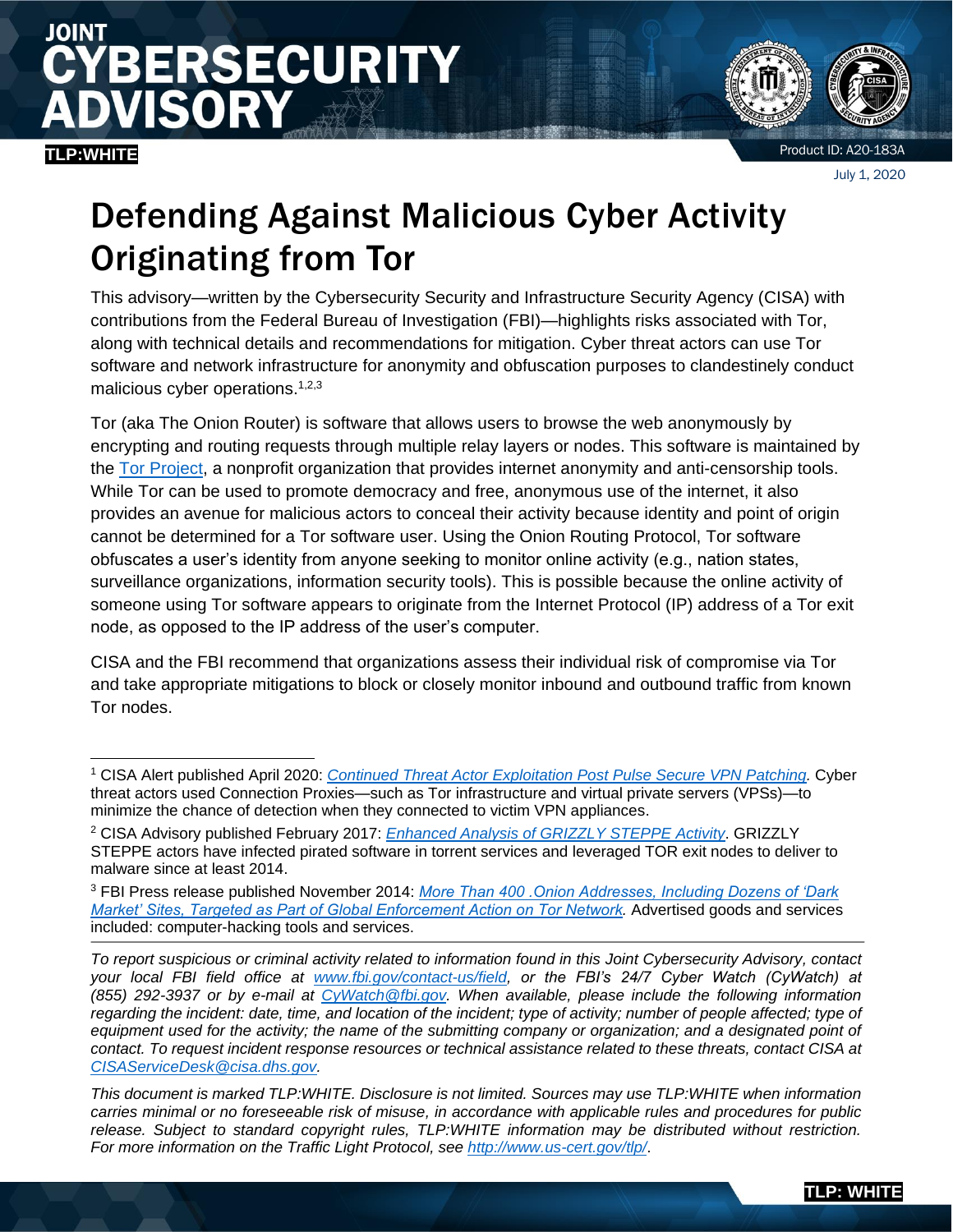### FBI | CISA **TLP:WHITE**

## RISK EVALUATION

Malicious cyber actors use Tor to mask their identity when engaging in malicious cyber activity impacting the confidentiality, integrity, and availability of an organization's information systems and data. Examples of this activity include performing reconnaissance, penetrating systems, exfiltrating and manipulating data, and taking services offline through denial-of-service attacks and delivery of ransomware payloads. Threat actors have relayed their command and control (C2) server communications—used to control systems infected with malware—through Tor, obscuring the identity (location and ownership) of those servers.

The use of Tor in this context allows threat actors to remain anonymous, making it difficult for network defenders and authorities to perform system recovery and respond to cyberattacks. Organizations that do not take steps to block or monitor Tor traffic are at heightened risk of being targeted and exploited by threat actors hiding their identity and intentions using Tor.

The risk of being the target of malicious activity routed through Tor is unique to each organization. An organization should determine its individual risk by assessing the likelihood that a threat actor will target its systems or data and the probability of the threat actor's success given current mitigations and controls. This assessment should consider legitimate reasons that non-malicious users may prefer to, or need to, use Tor for accessing the network. Organizations should evaluate their mitigation decisions against threats to their organization from advanced persistent threats (APTs), moderately sophisticated attackers, and low-skilled individual hackers, all of whom have leveraged Tor to carry out reconnaissance and attacks in the past.

# TECHNICAL DETAILS

Tor obfuscates the source and destination of a web request. This allows users to conceal information about their activities on the web—such as their location and network usage—from the recipients of that traffic, as well as third parties who may conduct network surveillance or traffic analysis. Tor encrypts a user's traffic and routes the traffic through at least three Tor nodes, or relays, so that the user's starting IP address and request is masked from network and traffic observers during transit. Once the request reaches its intended destination, it exits Tor through a public Tor exit node. Anyone conducting monitoring or analysis will only see the traffic coming from the Tor exit node and will not be able to determine the original IP address of the request.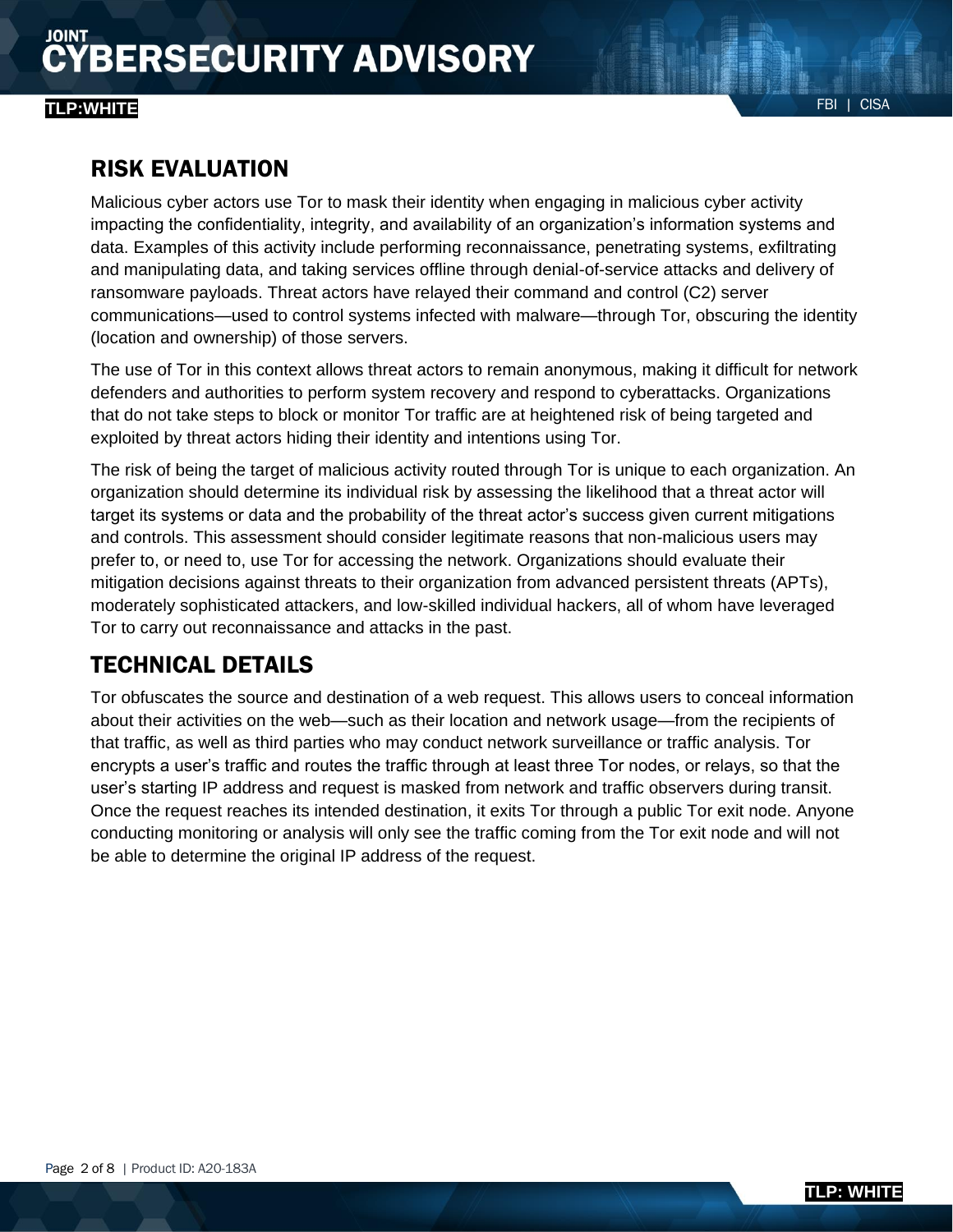# **BERSECURITY ADVISORY**

## FBI | CISA **TLP:WHITE**



*Figure 1: Malicious tactics and techniques aided by Tor, mapped to the [MITRE ATT&CK framework](https://attack.mitre.org/)*

### Malicious Tactics and Techniques Aided by Tor

*This advisory uses the MITRE Adversarial Tactics, Techniques, and Common Knowledge (ATT&CK®) and Pre-ATT&CK framework. See the [ATT&CK for Enterprise](https://attack.mitre.org/matrices/enterprise/) and [Pre-ATT&CK](https://attack.mitre.org/techniques/pre/) frameworks for referenced threat actor techniques.*

Threat actors use Tor to create a layer of anonymity to conceal malicious activity at different stages of network compromise. Their tactics and techniques—illustrated in figure 1 above—include:

#### **Pre-ATT&CK**

- *Target Selection* [\[TA0014\]](https://attack.mitre.org/tactics/TA0014/)
- *Technical Information Gathering* [\[TA0015\]](https://attack.mitre.org/tactics/TA0015/)
	- o *Conduct Active Scanning* [\[T1254\]](https://attack.mitre.org/techniques/T1254/)
	- o *Conduct Passive Scanning* [\[T1253\]](https://attack.mitre.org/techniques/T1253/)
	- o *Determine domain and IP address space* [\[T1250\]](https://attack.mitre.org/techniques/T1250/)
	- o *Identify security defensive capabilities* [\[T1263\]](https://attack.mitre.org/techniques/T1263/)
- *Technical Weakness Identification* [\[TA0018\]](https://attack.mitre.org/tactics/TA0018/)

#### **ATT&CK**

- *Initial Access* [\[TA0001\]](https://attack.mitre.org/tactics/TA0001/)
	- o *Exploit Public-Facing Applications* [\[T1190\]](https://attack.mitre.org/techniques/T1190/)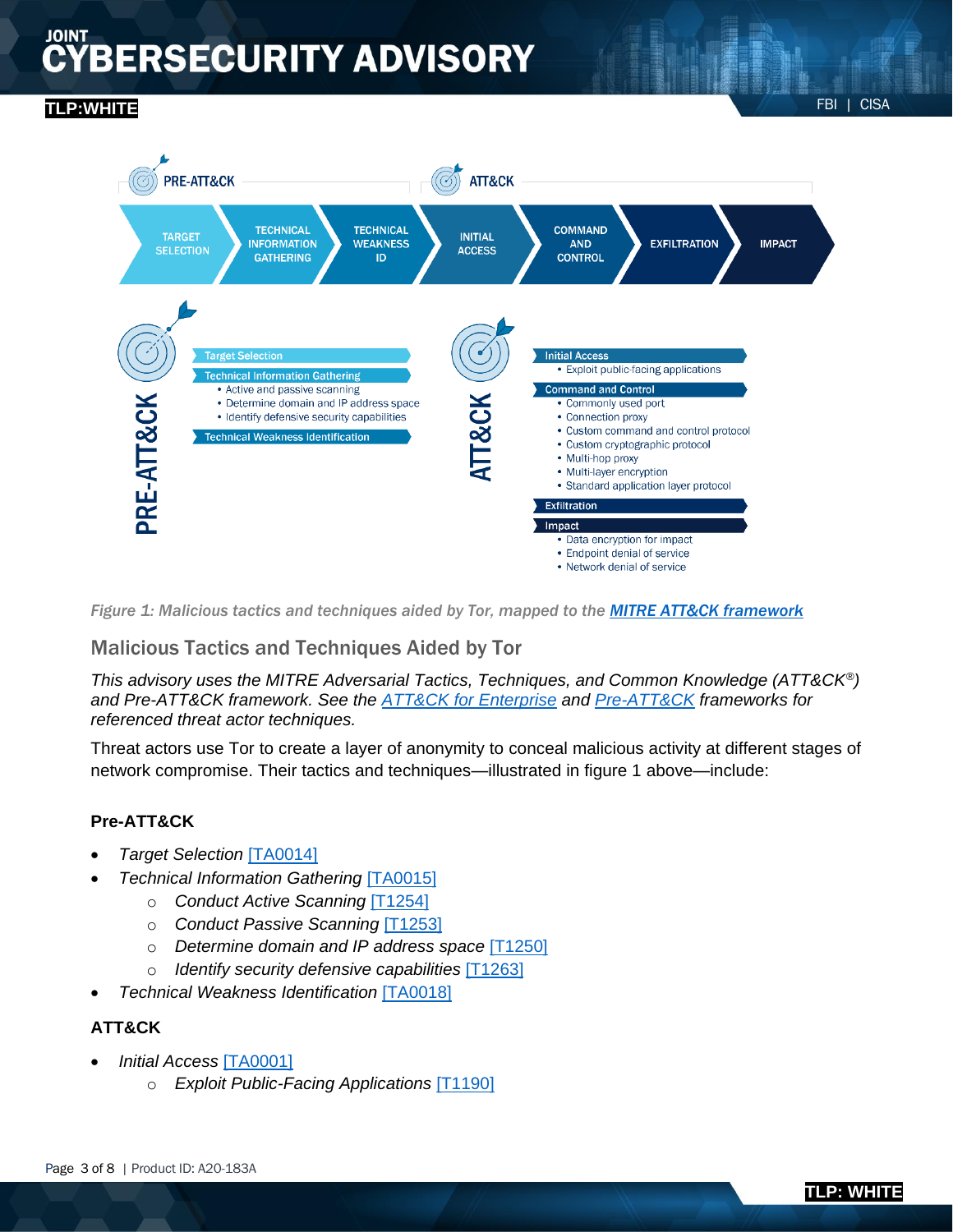# **BERSECURITY ADVISORY**

### FBI | CISA **TLP:WHITE**

- *Command and Control* [\[TA0011\]](https://attack.mitre.org/tactics/TA0011/)
	- o *Commonly Used Port* [\[T1043\]](https://attack.mitre.org/techniques/T1043/)
	- o *Connection Proxy* [\[T1090\]](https://attack.mitre.org/techniques/T1090/)
	- o *Custom Command and Control Protocol* [\[T1094\]](https://attack.mitre.org/techniques/T1094/)
	- o *Custom Cryptographic Protocol* [\[T1024\]](https://attack.mitre.org/techniques/T1024/)
	- o *Multi-hop Proxy* [\[T1188\]](https://attack.mitre.org/techniques/T1188/)
	- o *Multilayer Encryption* [\[T1079\]](https://attack.mitre.org/techniques/T1079/)
	- o *Standard Application Layer Protocol* [\[T1071\]](https://attack.mitre.org/techniques/T1071/)
- *Exfiltration* [\[TA0010\]](https://attack.mitre.org/tactics/TA0010/)
- *Impact* [\[TA0040\]](https://attack.mitre.org/tactics/TA0040/)
	- o *Data Encrypted for Impact* [\[T1486\]](https://attack.mitre.org/techniques/T1486/)
	- o *Endpoint Denial of Service* [\[T1499\]](https://attack.mitre.org/techniques/T1499/)
	- o *Network Denial of Service* [\[T1498\]](https://attack.mitre.org/techniques/T1498/)

#### Key Indicators of Malicious Activity via Tor

While Tor obfuscates a user from being identified through standard security tools, network defenders can leverage various network, endpoint, and security appliance logs to detect the use of Tor, including potentially malicious activity involving Tor, through indicator- or behavior-based analysis.

Using an indicator-based approach, network defenders can leverage security information and event management (SIEM) tools and other log analysis platforms to flag suspicious activities involving the IP addresses of Tor exit nodes. The list of Tor exit node IP addresses is actively maintained by the Tor Project's Exit List Service, which offers both real-time query and bulk download interfaces (see [https://blog.torproject.org/changes-tor-exit-list-service\)](https://blog.torproject.org/changes-tor-exit-list-service). Organizations preferring bulk download may consider automated data ingest solutions, given the highly dynamic nature of the Tor exit list, which is updated hourly. Network defenders should closely inspect evidence of substantial transactions with Tor exit nodes—revealed in netflow, packet capture (PCAP), and web server logs—to infer the context of the activity and to discern any malicious behavior that could represent reconnaissance, exploitation, C2, or data exfiltration.

Using a behavior-based approach, network defenders can uncover suspicious Tor activity by searching for the operational patterns of Tor client software and protocols. Transmission Control Protocol (TCP) and User Datagram Protocol (UDP) ports commonly affiliated with Tor include 9001, 9030, 9040, 9050, 9051, and 9150. Highly structured Domain Name Service (DNS) queries for domain names ending with the suffix torproject.org is another behavior exhibited by hosts running Tor software. In addition, DNS queries for domains ending in .onion is a behavior exhibited by misconfigured Tor clients, which may be attempting to beacon to malicious Tor hidden services.

Organizations should research and enable the pre-existing Tor detection and mitigation capabilities within their existing endpoint and network security solutions, as these often employ effective detection logic. Solutions such as web application firewalls, router firewalls, and host/network intrusion detection systems may already provide some level of Tor detection capability.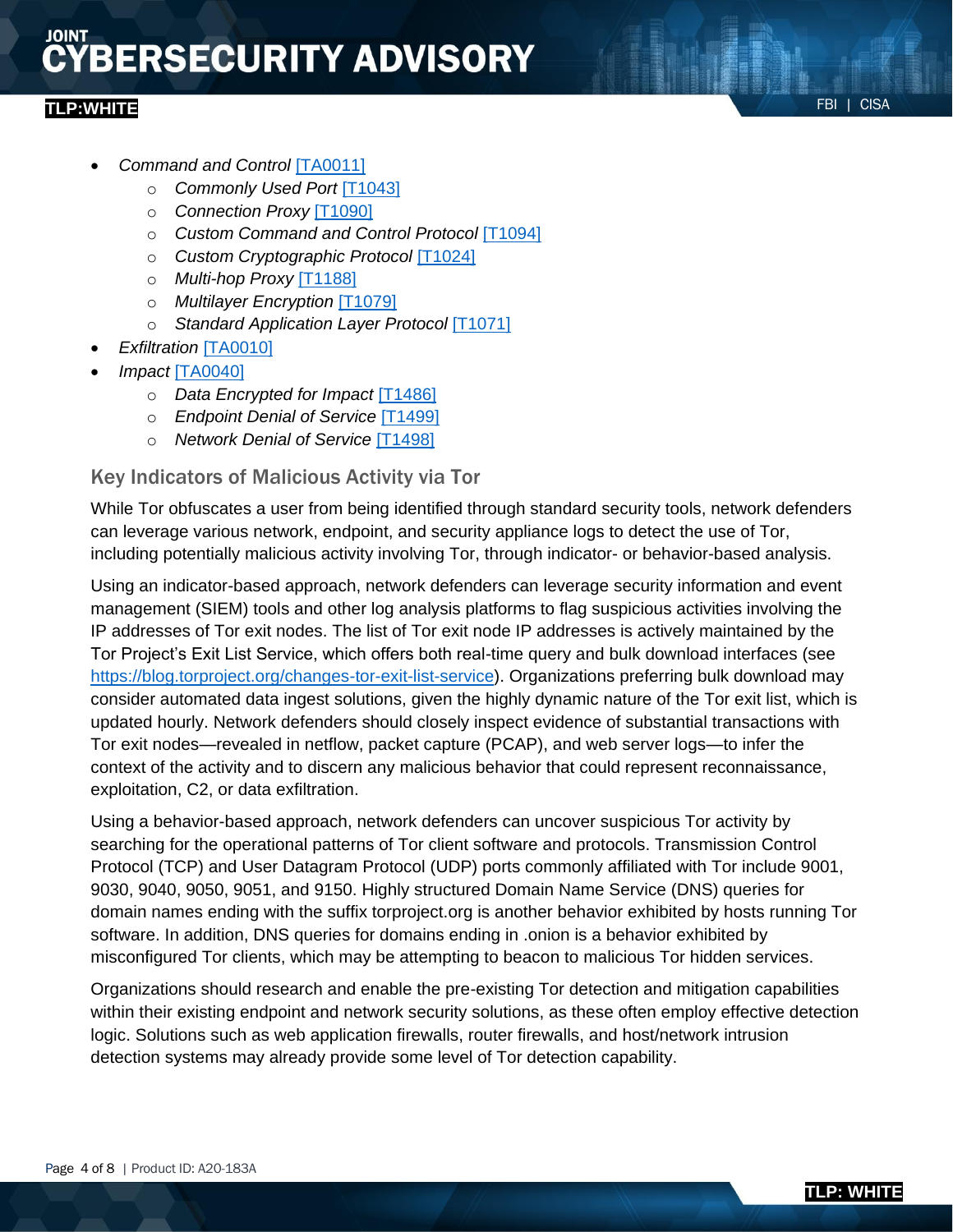## FBI | CISA **TLP:WHITE**

### MITIGATIONS

Organizations can implement mitigations of varying complexity and restrictiveness to reduce the risk posed by threat actors who use Tor to carry out malicious activities. However, mitigation actions can also impact the access of legitimate users who leverage Tor to protect their privacy when visiting an organization's internet-facing assets. Organizations should evaluate their probable risk, available resources, and impact to legitimate, non-malicious, Tor users before applying mitigation actions.

• **Most restrictive approach: Block all web traffic to and from public Tor entry and exit nodes.** Organizations that wish to take a conservative or less resource-intensive approach to reduce the risk posed by threat actors' use of Tor should implement tools that restrict all traffic—malicious and legitimate—to and from Tor entry and exit nodes. Of note, blocking known Tor nodes does not completely eliminate the threat of malicious actors using Tor for anonymity, as additional Tor network access points, or bridges, are not all listed publicly. See table 1 for the most restrictive mitigation practices.

| <b>Type</b>                        | <b>Level of Effort</b> | <b>Technical Implementation</b>                                                                                                                                                                                                                                                       | Impact                                                                                                                                                       |
|------------------------------------|------------------------|---------------------------------------------------------------------------------------------------------------------------------------------------------------------------------------------------------------------------------------------------------------------------------------|--------------------------------------------------------------------------------------------------------------------------------------------------------------|
| <b>Baseline</b><br><b>Activity</b> | Low/Medium             | Require organization to maintain up-to-date<br>lists of known Tor exit and entry node IP<br>addresses.<br>Public lists are available on the internet, but<br>frequency of updates and accuracy varies<br>depending on the source. The Tor Project<br>maintains an authoritative list. | Up-to-date<br>awareness of known<br>Tor nodes to enable<br>blocking                                                                                          |
| <b>External</b><br><b>Policies</b> | Medium                 | Set external policies to block incoming traffic<br>from known Tor exit nodes to prevent<br>malicious reconnaissance and exploit<br>attempts.<br>Network security tools (e.g., next-generation<br>firewalls, proxies) may have configuration<br>settings to apply these policies.      | <b>Block inbound</b><br>network traffic, both<br>malicious and<br>legitimate, from<br>reaching the<br>organization's domain<br>from known Tor exit<br>nodes  |
| <b>Internal</b><br><b>Policies</b> | Medium                 | Set internal policies to block outgoing traffic<br>to Tor entry nodes to prevent data exfiltration<br>and C2 traffic.<br>Network security tools (e.g., next-generation<br>firewalls, proxies) may have configuration<br>settings to apply these policies.                             | <b>Block outbound</b><br>network traffic, both<br>malicious and<br>legitimate, from<br>leaving the<br>organization's domain<br>into known Tor entry<br>nodes |

*Table 1: Most restrictive mitigation practices*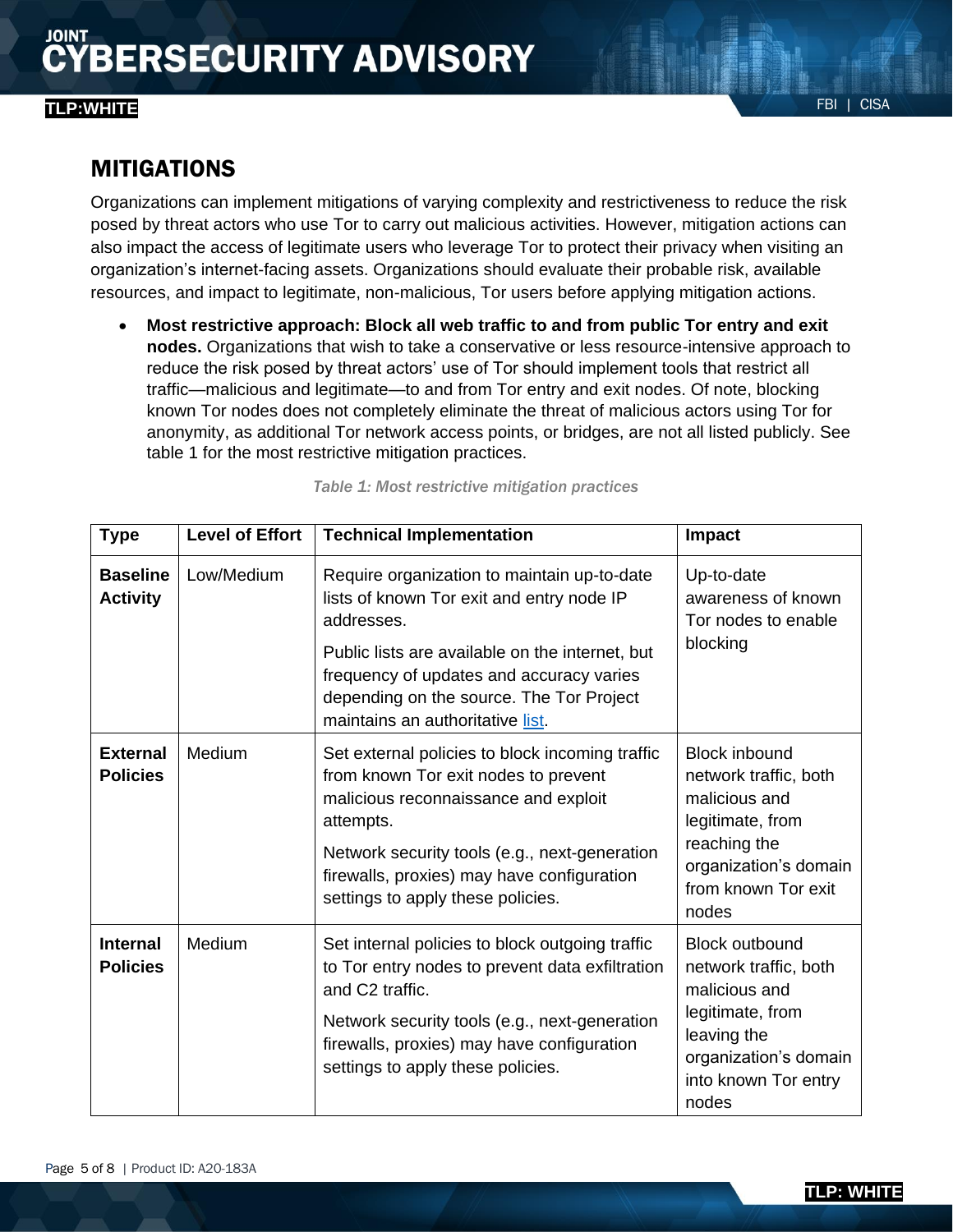• **Less restrictive approach: Tailor monitoring, analysis, and blocking of web traffic to and from public Tor entry and exit nodes**. There are instances in which legitimate users may leverage Tor for internet browsing and other non-malicious purposes. For example, deployed military or other overseas voters may use Tor as part of the voting process to escape monitoring by foreign governments. Such users may use Tor when visiting electionsrelated websites, to check voter registration status, or to mark and then cast absentee ballots via email or web portal. Similarly, some users may use Tor to avoid tracking by advertisers when browsing the internet. Organizations that do not wish to block legitimate traffic to/from Tor entry/exit nodes should consider adopting practices that allow for network monitoring and traffic analysis for traffic from those nodes, and then consider appropriate blocking. This approach can be resource intensive but will allow greater flexibility and adaptation of defensive

| <b>Type</b>                       | Level of<br><b>Effort</b> | <b>Technical Implementation</b>                                                                                                                                                                                                                                                                                                                                             | <b>Impact</b>                                                                                     |
|-----------------------------------|---------------------------|-----------------------------------------------------------------------------------------------------------------------------------------------------------------------------------------------------------------------------------------------------------------------------------------------------------------------------------------------------------------------------|---------------------------------------------------------------------------------------------------|
| <b>Known Tor</b><br><b>Nodes</b>  | Low/Medium                | Require the organization to maintain up-to-<br>date lists of known Tor exit and entry node<br>IP addresses.<br>The Tor Project maintains an authoritative<br>list.                                                                                                                                                                                                          | Up-to-date awareness<br>of known Tor nodes to<br>enable<br>baselining/allow<br>blocking           |
| <b>SIEM</b><br><b>Correlation</b> | Low/Medium                | Integrate network security and SIEM tools<br>that correlate logs.                                                                                                                                                                                                                                                                                                           | Enhanced<br>understanding of<br>legitimate/expected<br>Tor use for<br>inbound/outbound<br>traffic |
| <b>Baseline</b>                   | Medium                    | Analyze traffic to determine normal patterns<br>of behavior; legitimate vs. anomalous uses<br>of Tor.<br>Baseline existing Tor traffic to/from known<br>entry/exit nodes over a period of months.<br>Inspect traffic to understand legitimate<br>traffic; level-set the organization's risk<br>tolerance for blocking or allowing Tor traffic<br>to/from specific services. | <b>Baseline</b><br>understanding of<br>legitimate vs.<br>potentially anomalous<br>Tor uses        |

*Table 2: Less restrictive mitigation practices*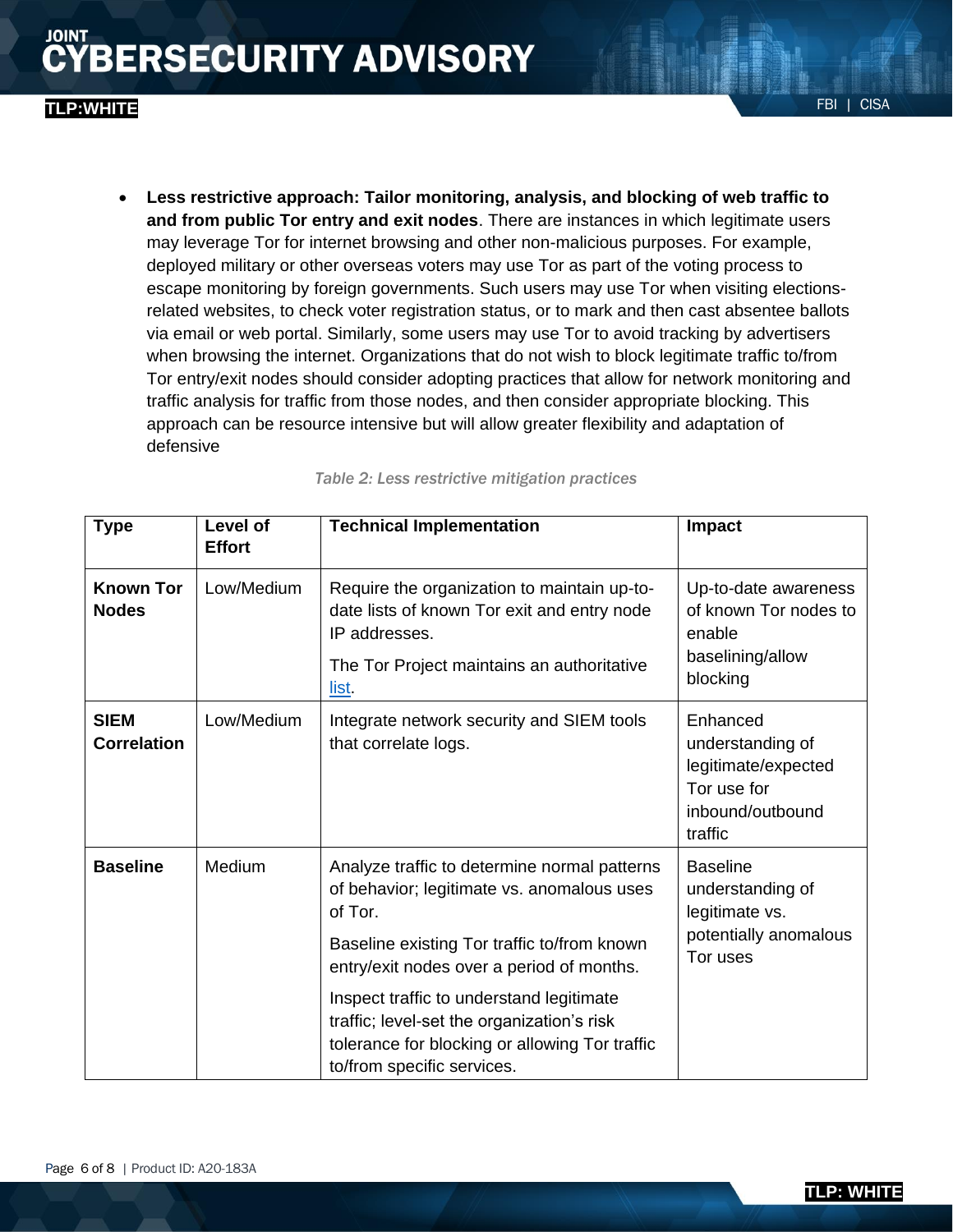# **CYBERSECURITY ADVISORY**

## FBI | CISA **TLP:WHITE**

| Internal /<br><b>External</b><br><b>Policies</b> | Medium/High | Institute behavioral signatures/rules to block<br>unexpected/potentially malicious activity and<br>allow legitimate activity.                                                                                      | Legitimate traffic via<br>Tor entry/exit nodes is<br>permitted and<br>unexpected/potentially<br>malicious activity via<br>Tor entry/exit nodes is<br>blocked |
|--------------------------------------------------|-------------|--------------------------------------------------------------------------------------------------------------------------------------------------------------------------------------------------------------------|--------------------------------------------------------------------------------------------------------------------------------------------------------------|
|                                                  |             | Examine activity between any ephemeral<br>port and Tor IP-this could be malicious<br>data exfiltration or C2 traffic (except where<br>use of outbound Tor entry nodes is<br>expected).                             |                                                                                                                                                              |
|                                                  |             | Monitor for use of TCP/UDP ports 9001,<br>9030, 9040, 9050, 9051, 9150, and TCP<br>ports 443* and 8443.                                                                                                            |                                                                                                                                                              |
|                                                  |             | Monitor and/or block inbound connections<br>from Tor exit nodes to IP addresses and<br>ports for which external connections are not<br>expected (i.e., other than VPN gateways,<br>mail ports, web ports).         |                                                                                                                                                              |
|                                                  |             | Associated ports are applicable for client -><br>guard/relay traffic monitoring and analysis<br>but not monitoring for exit node -> a network<br>destination.                                                      |                                                                                                                                                              |
|                                                  |             | Monitor and examine any large dataflows<br>between networks and Tor IP addresses,<br>regardless of port, as this could be<br>unauthorized data exfiltration.                                                       |                                                                                                                                                              |
|                                                  |             | *Since port 443 is the most common port for<br>secure web traffic, generically monitoring<br>443 may produce a high volume of false<br>positives; network traffic tools can be used<br>to assist in this analysis. |                                                                                                                                                              |

• **Blended approach: Block all Tor traffic to some resources, allow and monitor for others.** Given the various licit and illicit uses of Tor, a blended approach may be an appropriate risk mitigation strategy for some organizations (i.e., intentionally allowing traffic to/from Tor only for specific websites and services where legitimate use may be expected and blocking all Tor traffic to/from non-excepted processes/services). This may require continuous re-evaluation as an entity considers its own risk tolerance associated with different applications. The level of effort to implement this approach is high.